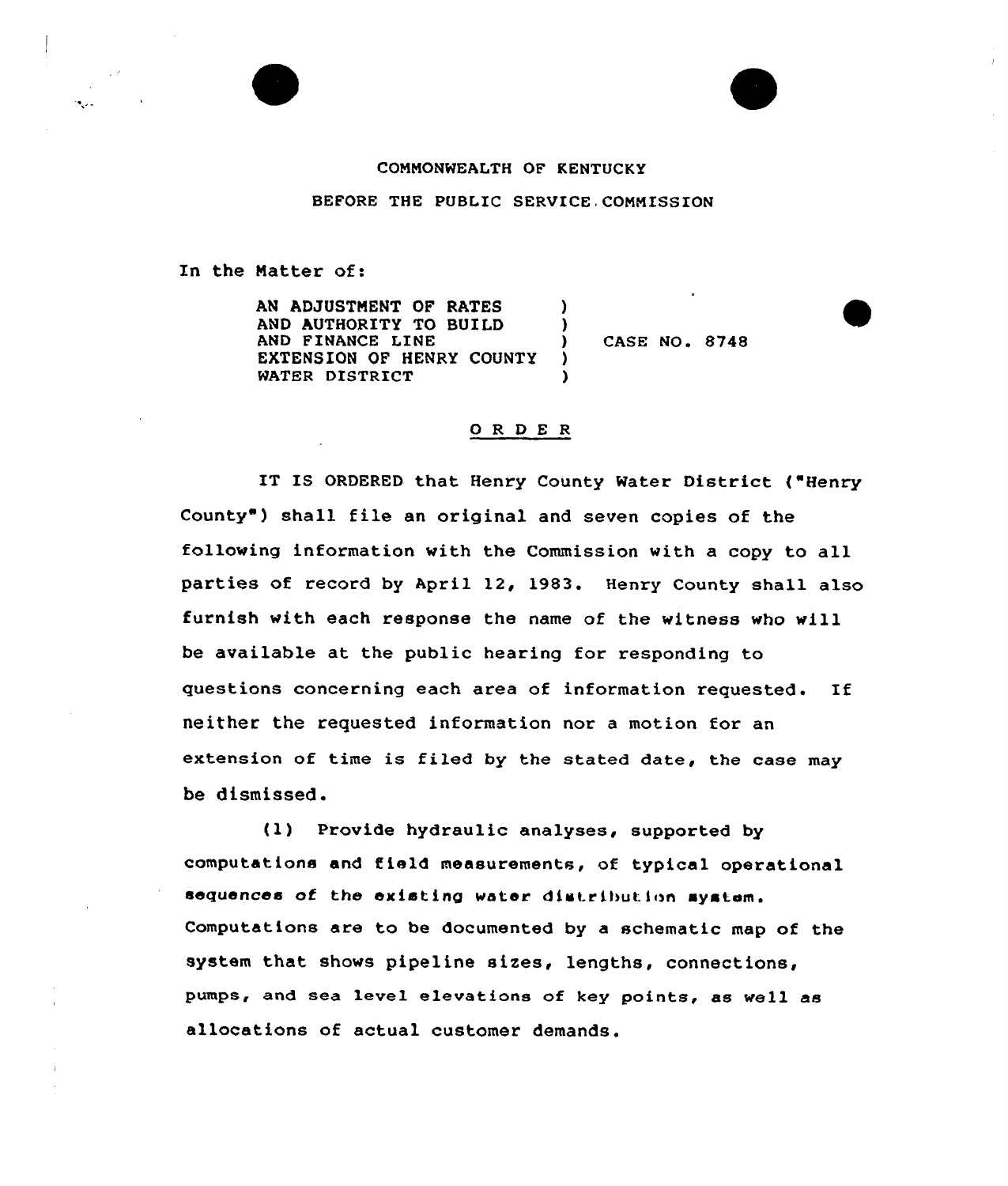(2) Provide a summary of any operational deficiencies of the existing water system that are indicated by the hydraulic analyses.

٠.

f3) Provide hydraulic analyses, supported by computations and field measurements, of typical operational sequences of the water distribution system after the proposed improvements have been made.

(4) Provide copies of manufacturers' pump characteristic (head/capacity) curves for the existing discharge pumps at Henry County Water District No. 1's water treatment plant.

(5) Provide a pressure recording chart showing the actual 24-hour continuously measured pressure available at Henry County Water District No. 2's 300,000-gallon tank located on Highway 1606. Identify the 24-hour period recorded, the exact location of the pressure recorder and the sea level elevation of the recorder.

 $(6)$  Provide a pressure recording chart showing the actual 24-hour continuously measured pressure available at Henry County Water District No. 2's water main in the vicinity of the intersection of Highways 55 and 421. Identify the 24-hour period recorded, the exact location of the pressure recorder and the sea level elevation of the recorder.

(7) Provide a pressure recording chart showing the actual 24-hour continuously measured pressure available at the discharge of Henry County Water District No. 1's water

 $-2-$